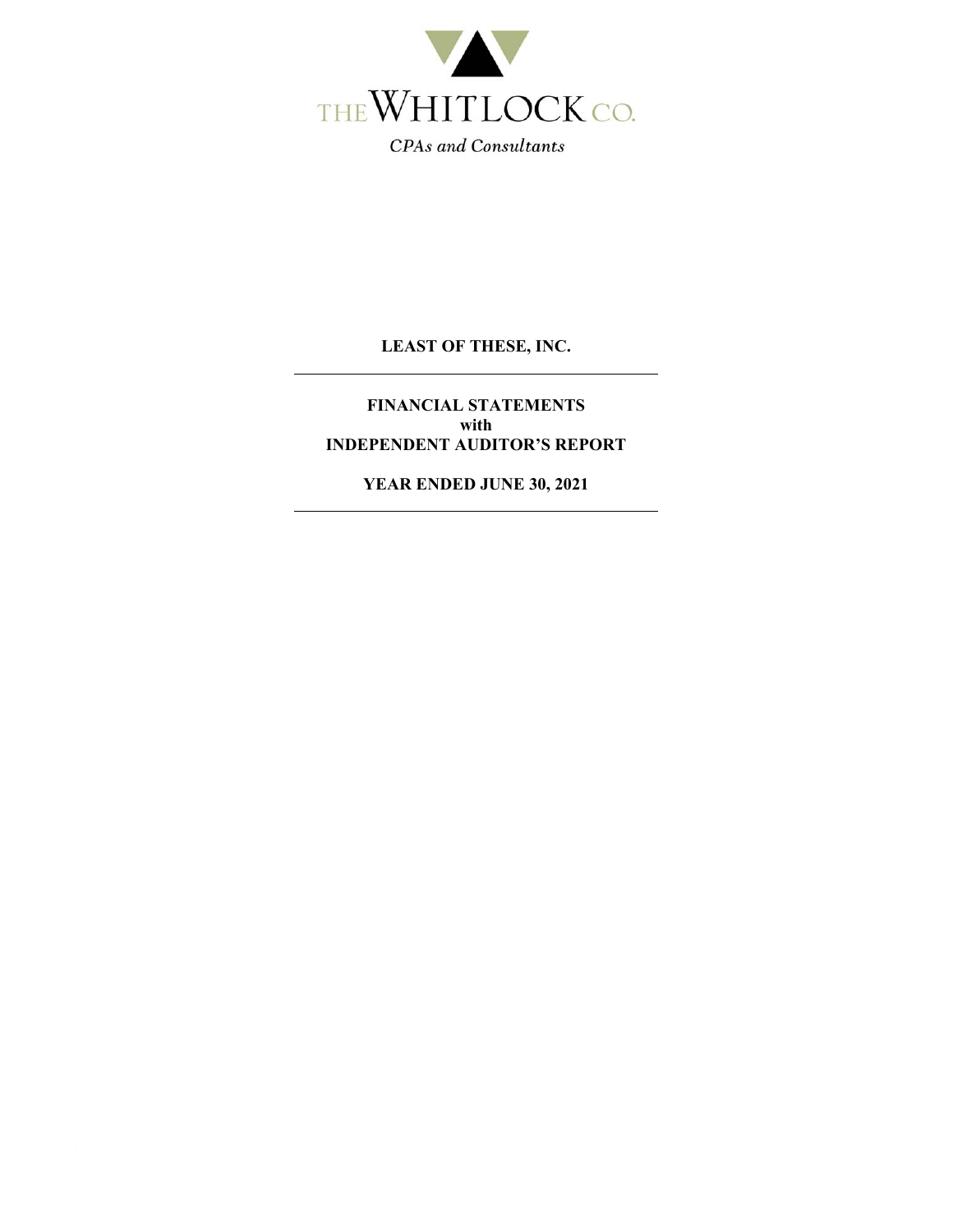

### INDEPENDENT AUDITOR'S REPORT

Board of Directors Least of These, Inc. Springfield, Missouri

We have audited the accompanying financial statements of **Least of These, Inc.** (a not-for-profit organization), which comprise the statement of financial position as of June 30, 2021, and the related statements of activities and changes in net assets, functional expenses, and cash flows for the year then ended, and the related notes to the financial statements.

### **Management's Responsibility for the Financial Statements**

Management is responsible for the preparation and fair presentation of these financial statements in accordance with accounting principles generally accepted in the United States of America; this includes the design, implementation, and maintenance of internal control relevant to the preparation and fair presentation of financial statements that are free from material misstatement, whether due to fraud or error.

#### **Auditor's Responsibility**

Our responsibility is to express an opinion on these financial statements based on our audit. We conducted our audit in accordance with auditing standards generally accepted in the United States of America. Those standards require that we plan and perform the audit to obtain reasonable assurance about whether the financial statements are free from material misstatement.

An audit involves performing procedures to obtain audit evidence about the amounts and disclosures in the financial statements. The procedures selected depend on the auditor's judgment, including the assessment of the risks of material misstatement of the financial statements, whether due to fraud or error. In making those risk assessments, the auditor considers internal control relevant to the Organization's preparation and fair presentation of the financial statements in order to design audit procedures that are appropriate in the circumstances, but not for the purpose of expressing an opinion on the effectiveness of the entity's internal control. Accordingly, we express no such opinion. An audit also includes evaluating the appropriateness of accounting policies used and the reasonableness of significant accounting estimates made by management, as well as evaluating the overall presentation of the financial statements.

We believe that the audit evidence we have obtained is sufficient and appropriate to provide a basis for our audit opinion.

whitlockco.com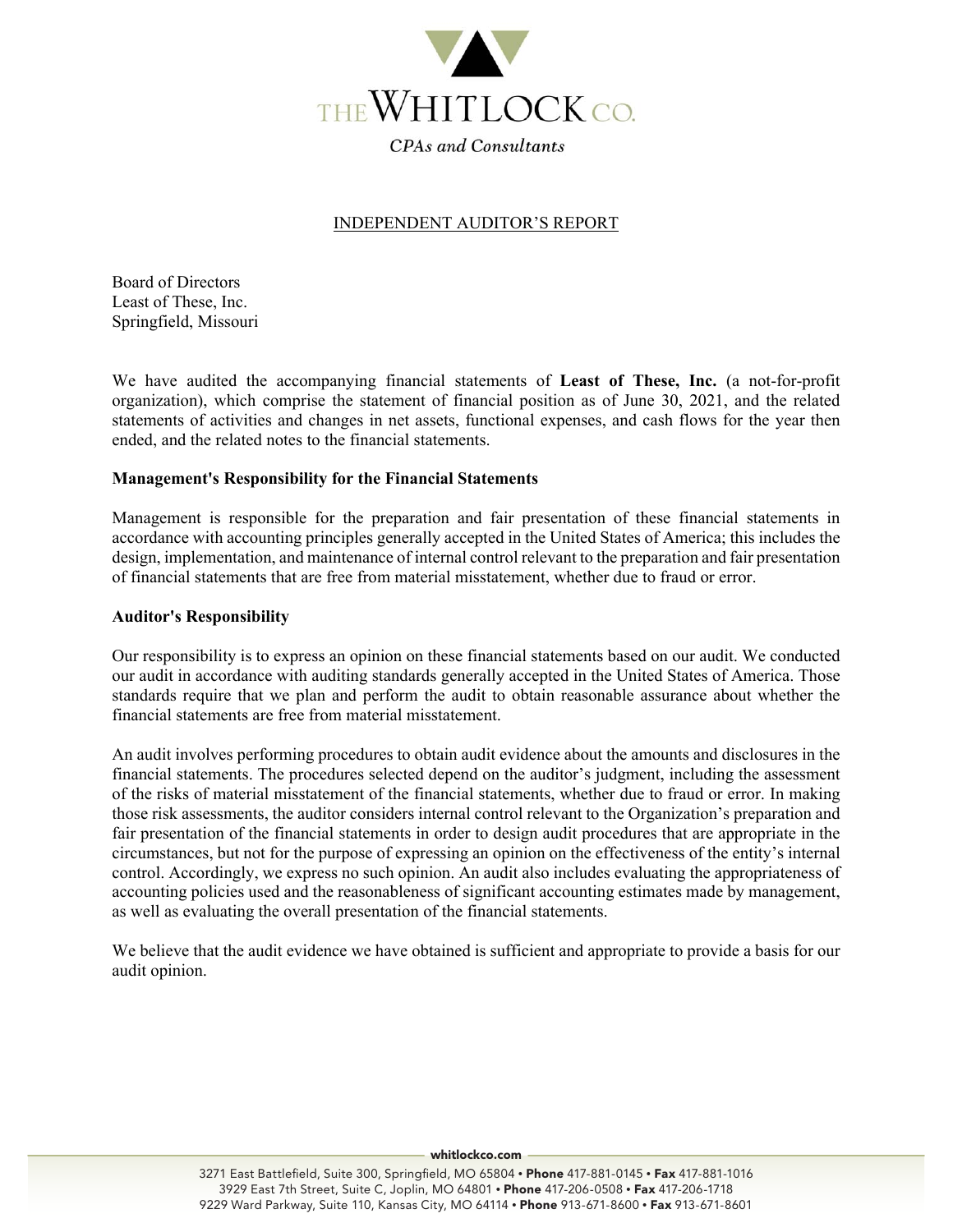### **Opinion**

In our opinion, the financial statements referred to above present fairly, in all material respects, the financial position of **Least of These, Inc.** as of June 30, 2021, and the changes in its net assets and its cash flows for the year then ended in accordance with accounting principles generally accepted in the United States of America.

THE WHITZOCK CO, LA

Springfield, Missouri November 5, 2021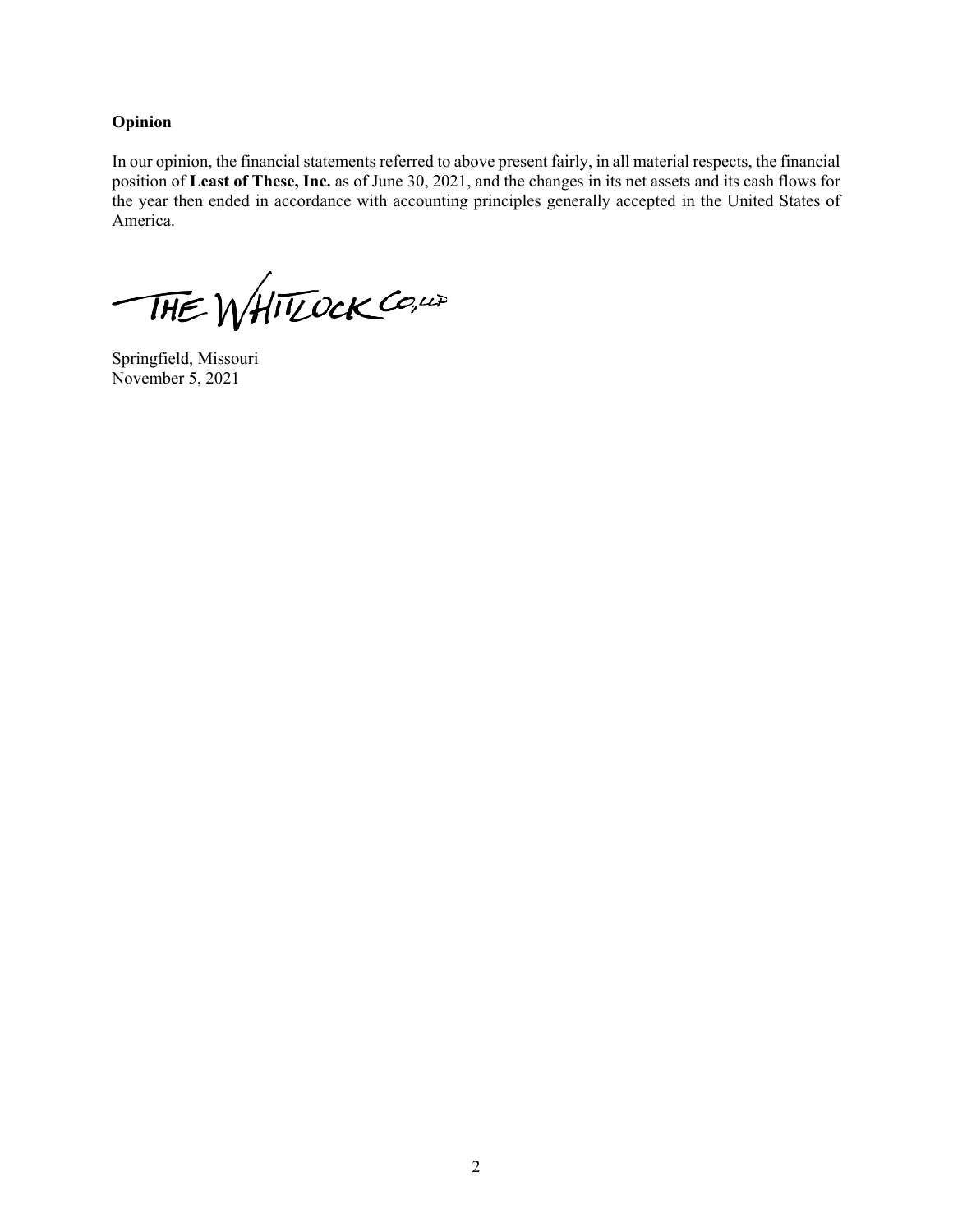## **STATEMENT OF FINANCIAL POSITION**

## **JUNE 30, 2021**

## **ASSETS**

| <b>Current assets</b>                                   |                 |
|---------------------------------------------------------|-----------------|
| Cash and cash equivalents                               | \$<br>137,735   |
| Pledges receivable, net of allowance                    | 38,876          |
| Prepaid expenses                                        | 1,965           |
| Inventory                                               | 400,000         |
| Total current assets                                    | 578,576         |
| <b>Fixed assets</b>                                     |                 |
| Property and equipment, net of accumulated depreciation | 3,226,112       |
| Total fixed assets                                      | 3,226,112       |
| Other assets                                            |                 |
| Investments                                             | 654,692         |
| <b>Total assets</b>                                     | \$<br>4,459,380 |
| <b>LIABILITIES AND NET ASSETS</b>                       |                 |
| <b>Current liabilities</b>                              |                 |
| Accounts payable                                        | \$<br>9,282     |
| Accrued wages payable                                   | 6,525           |
| Payroll taxes payable                                   | 1,306           |
| Note payable - current portion                          | 50,492          |
| Total current liabilities                               | 67,605          |
| Note payable                                            |                 |
| Note payable - noncurrent portion                       | 485,445         |
| Total note payable                                      | 485,445         |
| <b>Net assets</b>                                       |                 |
| Net assets - without donor restriction                  | 3,888,191       |
| Net assets - with donor restriction                     | 18,139          |
| Total net assets                                        | 3,906,330       |
| <b>Total liabilities and net assets</b>                 | \$<br>4,459,380 |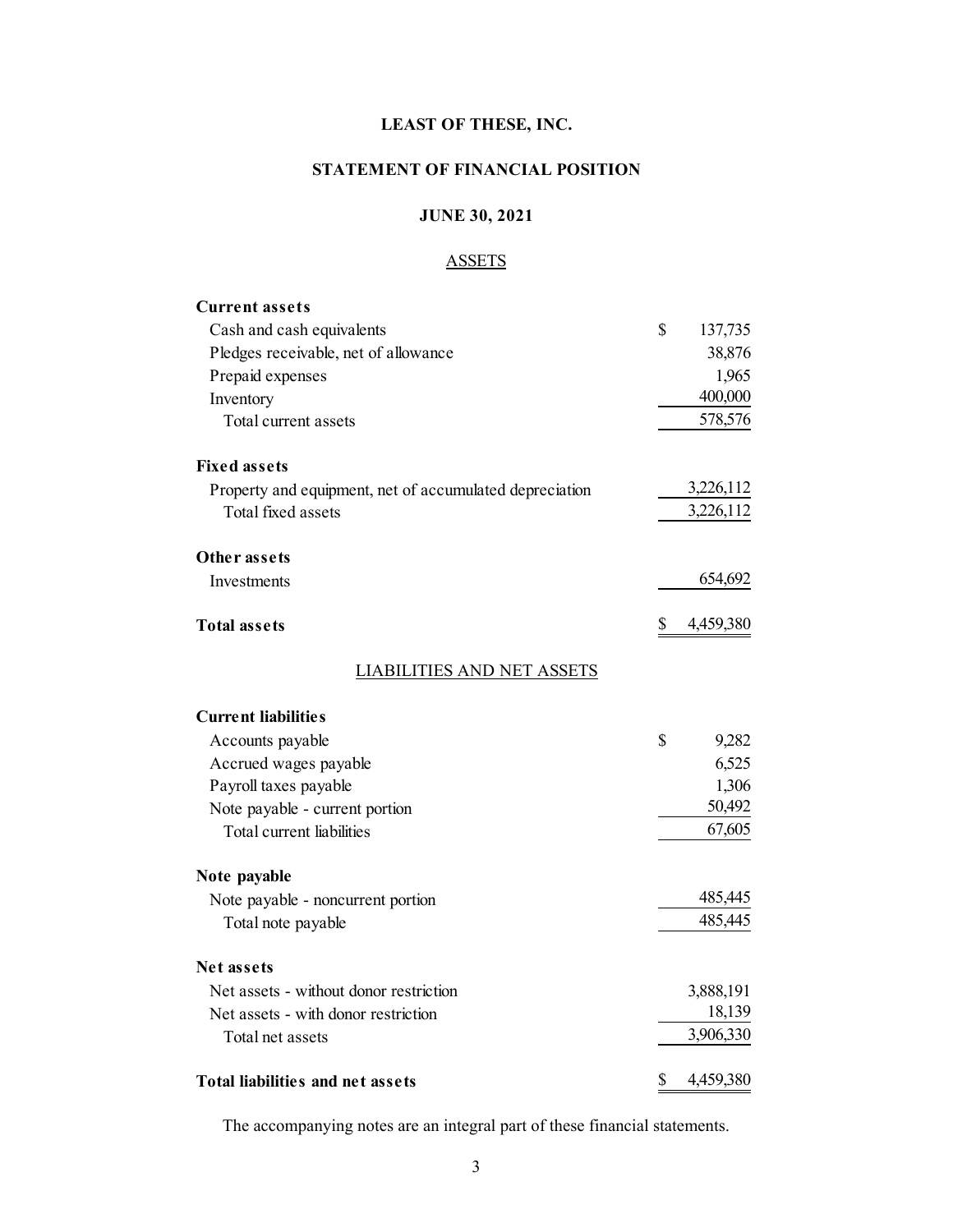## **STATEMENT OF ACTIVITIES AND CHANGES IN NET ASSETS**

# **FOR THE YEAR ENDED JUNE 30, 2021**

|                                       | <b>Without Donor</b><br>Restriction | With Donor<br>Restriction | Total                   |
|---------------------------------------|-------------------------------------|---------------------------|-------------------------|
| Gains and support                     |                                     |                           |                         |
| Direct public grants                  | \$                                  | 608,750<br>$\mathbb{S}$   | $\mathbb{S}$<br>608,750 |
| Gifts in-kind food donations          | 2,668,346                           |                           | 2,668,346               |
| Gifts in-kind other                   | 1,072,070                           |                           | 1,072,070               |
| Contributions                         | 1,062,937                           |                           | 1,062,937               |
| Investment gains                      | 2,003                               |                           | 2,003                   |
| Miscellaneous                         | 19,899                              |                           | 19,899                  |
| Total revenues                        | 4,825,255                           | 608,750                   | 5,434,005               |
| Net assets released from restrictions | 615,418                             | (615, 418)                |                         |
| Total net revenue, gains and support  | 5,440,673                           | (6,668)                   | 5,434,005               |
| <b>Expenses</b>                       |                                     |                           |                         |
| Program services                      | 3,583,730                           |                           | 3,583,730               |
| Support services                      | 146,995                             |                           | 146,995                 |
| Total expenses                        | 3,730,725                           |                           | 3,730,725               |
| Increase (decrease) in net assets     | 1,709,948                           | (6,668)                   | 1,703,280               |
| Net assets at beginning of period     | 2,178,243                           | 24,807                    | 2,203,050               |
| Net assets at end of period           | 3,888,191<br>\$                     | 18,139<br>\$              | 3,906,330               |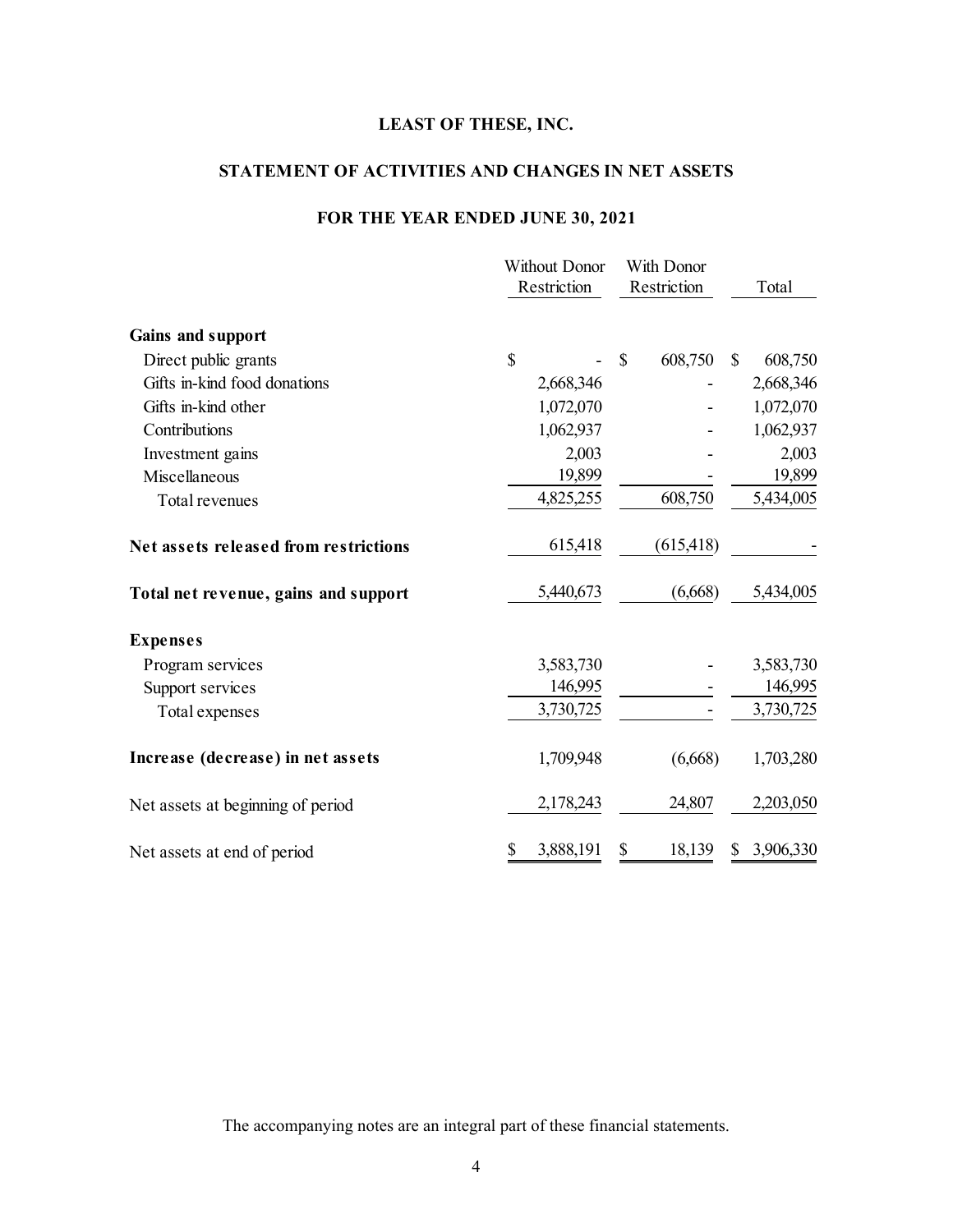# **STATEMENT OF FUNCTIONAL EXPENSES**

# **FOR THE YEAR ENDED JUNE 30, 2021**

|                            | Program<br>Services | Support<br>Services |         | Total           |
|----------------------------|---------------------|---------------------|---------|-----------------|
| Payroll                    |                     |                     |         |                 |
| Salaries                   | \$<br>122,494       | \$                  | 52,497  | \$<br>174,991   |
| Employee benefits          | 32,027              |                     | 13,726  | 45,753          |
| Payroll taxes              | 9,483               |                     | 4,064   | 13,547          |
| Total payroll and benefits | 164,004             |                     | 70,287  | 234,291         |
| Other expenses             |                     |                     |         |                 |
| Direct client support      | 3,061,899           |                     |         | 3,061,899       |
| Facilities and equipment   | 77,660              |                     |         | 77,660          |
| <b>Supplies</b>            | 68,359              |                     | 7,596   | 75,955          |
| Advertising                | 24,741              |                     | 24,742  | 49,483          |
| Depreciation               | 90,854              |                     | 10,095  | 100,949         |
| <b>Utilities</b>           | 40,498              |                     | 4,500   | 44,998          |
| Professional fees          | 27,751              |                     | 14,943  | 42,694          |
| Miscellaneous              | 11,455              |                     | 6,168   | 17,623          |
| Postage and printing       | 6,945               |                     | 6,946   | 13,891          |
| Volunteer appreciation     | 5,708               |                     |         | 5,708           |
| Dues and subscriptions     | 1,911               |                     | 1,029   | 2,940           |
| Travel                     | 688                 |                     | 689     | 1,377           |
| Truck expenses             | 1,257               |                     |         | 1,257           |
| Total other expenses       | 3,419,726           |                     | 76,708  | 3,496,434       |
| Total expenses             | \$<br>3,583,730     | \$                  | 146,995 | \$<br>3,730,725 |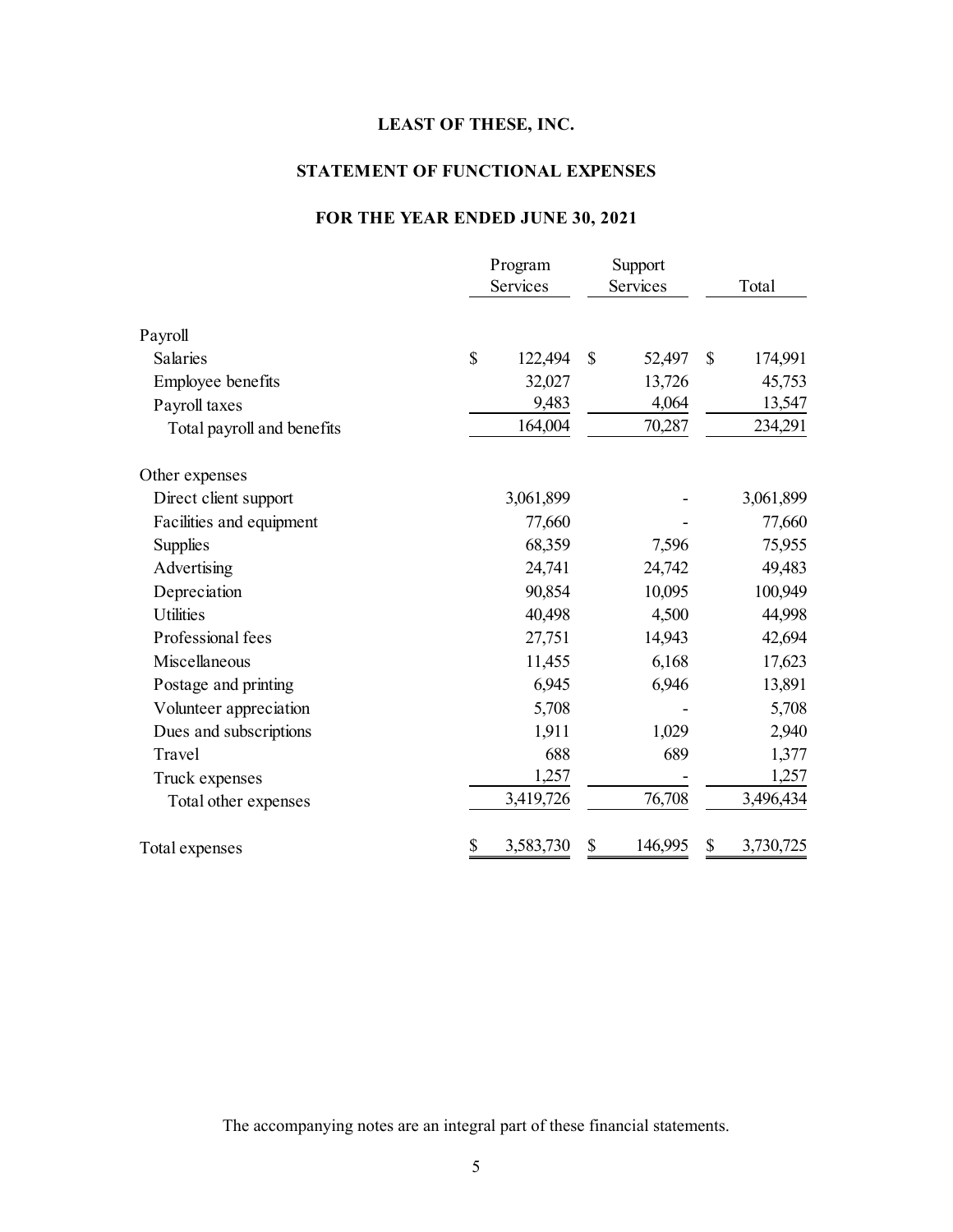## **STATEMENT OF CASH FLOWS**

## **FOR THE YEAR ENDED JUNE 30, 2021**

| Cash flows from operating activities:            |                 |
|--------------------------------------------------|-----------------|
| Increase in net assets                           | \$<br>1,703,280 |
| Adjustments to reconcile net assets to net cash  |                 |
| provided by operating activities:                |                 |
| Land contribution received                       | (1,034,831)     |
| Depreciation                                     | 100,949         |
| Forgiveness of SBA Paycheck Protection Program   | (32,000)        |
| Net unrealized gains on investments              | 4,590           |
| (Increase) decrease in:                          |                 |
| Accounts receivable                              | 68,675          |
| Prepaid expenses                                 | (1,965)         |
| Inventories                                      | (113,265)       |
| Increase in:                                     |                 |
| Accounts payable                                 | (2, 438)        |
| Accrued wages payable                            | (1,066)         |
| Payroll taxes payable                            | 88              |
| Net cash provided by operating activities        | 692,017         |
| Cash flows from investing activities:            |                 |
| Purchases of property and equipment              | (387, 774)      |
| Purchases of investments                         | (736, 452)      |
| Proceeds from sales of investments               | 526,944         |
| Net cash used in investing activities            | (597, 282)      |
| Cash flows from financing activities:            |                 |
| Principal payments on long-term debt             | (102, 353)      |
| Net cash used in financing activities            | (102, 353)      |
| Decrease in cash and cash equivalents            | (7,618)         |
| Cash and cash equivalents at beginning of period | 145,353         |
| Cash and cash equivalents at end of period       | \$<br>137,735   |
| <b>Supplemental cash flows information</b>       |                 |
| SBA Paycheck Protection Program loan forgiveness | \$<br>32,000    |
| Donation of property and equipment               | \$<br>1,034,831 |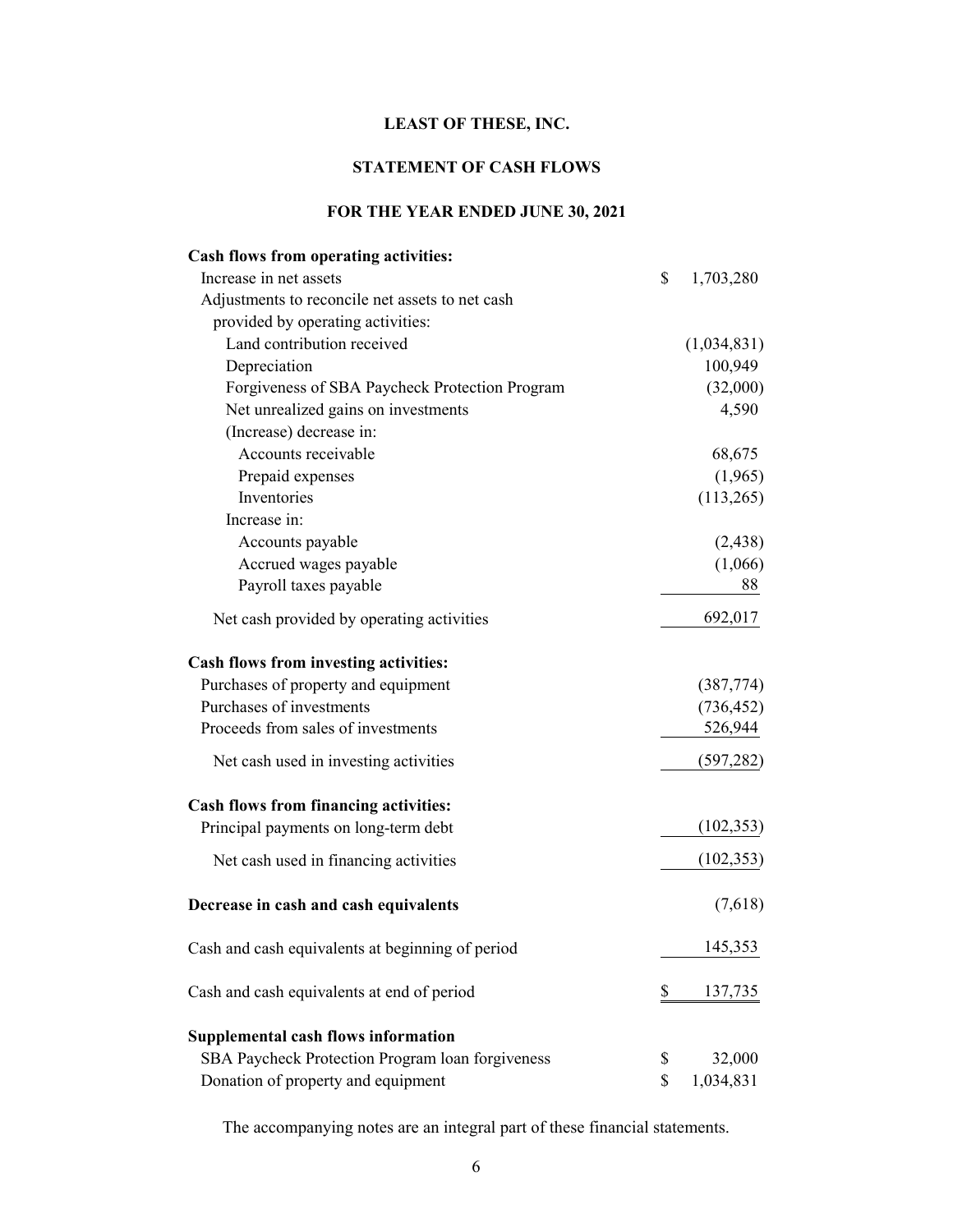### **NOTES TO THE FINANCIAL STATEMENTS**

### **JUNE 30, 2021**

#### **1. Summary of significant accounting policies**

This summary of significant accounting policies of **Least of These, Inc.** (the Organization), is presented to assist in understanding the Organization's financial statements. The financial statements and notes are representations of the Organization's management, which is responsible for their integrity and objectivity. These accounting policies conform to United States Generally Accepted Accounting Principles (U.S. GAAP) and have been consistently applied in the preparation of the financial statements.

#### Nature of the Organization

Least of These Inc. started in 1998 as a community outreach project of a Nixa Church. In the Organization's first month, 7 families received food. By the end of the first year, 100 families were receiving food. In 2014, that number grew to 1,800 families. In the past 5 years alone, it has been necessary to double the size of the food pantry and expand services to keep up with the increased need in Christian County.

The Organization is the only full-service food pantry serving Christian County, one of the fastest growing counties in the state of Missouri. The growth in the number of people living in poverty has far outpaced the population growth, with over 10,000 people in Christian County who now live in poverty.

The Organization provides food assistance, food-related resources, special evening hours for working clients, and a mobile food pantry to Eastern Christian County.

Monthly, there are nearly 900 Christian County families, totaling 2,500 family members, visit the Organization for assistance because they are living in poverty. They must choose to either pay for food or pay for their rent or utilities. Some of our senior clients are faced with paying for their medication or buying food to eat.

#### Methods of accounting

The Organization uses the accrual method of accounting, which recognizes revenue when earned and expenses when incurred.

#### Financial statement presentation

Financial statement presentation follows U.S. GAAP. Under U.S. GAAP, the Organization is required to report information regarding its financial position and activities according to two classes of net assets: without donor restriction net assets and with donor restriction net assets. The organization does not use fund accounting.

The FASB issued ASU 2016-14, *Presentation of Financial Statements of Not-for-Profit Entities*, (ASU 2016-14) in August 2016. ASU 2016-14 improves the current net asset classification requirements and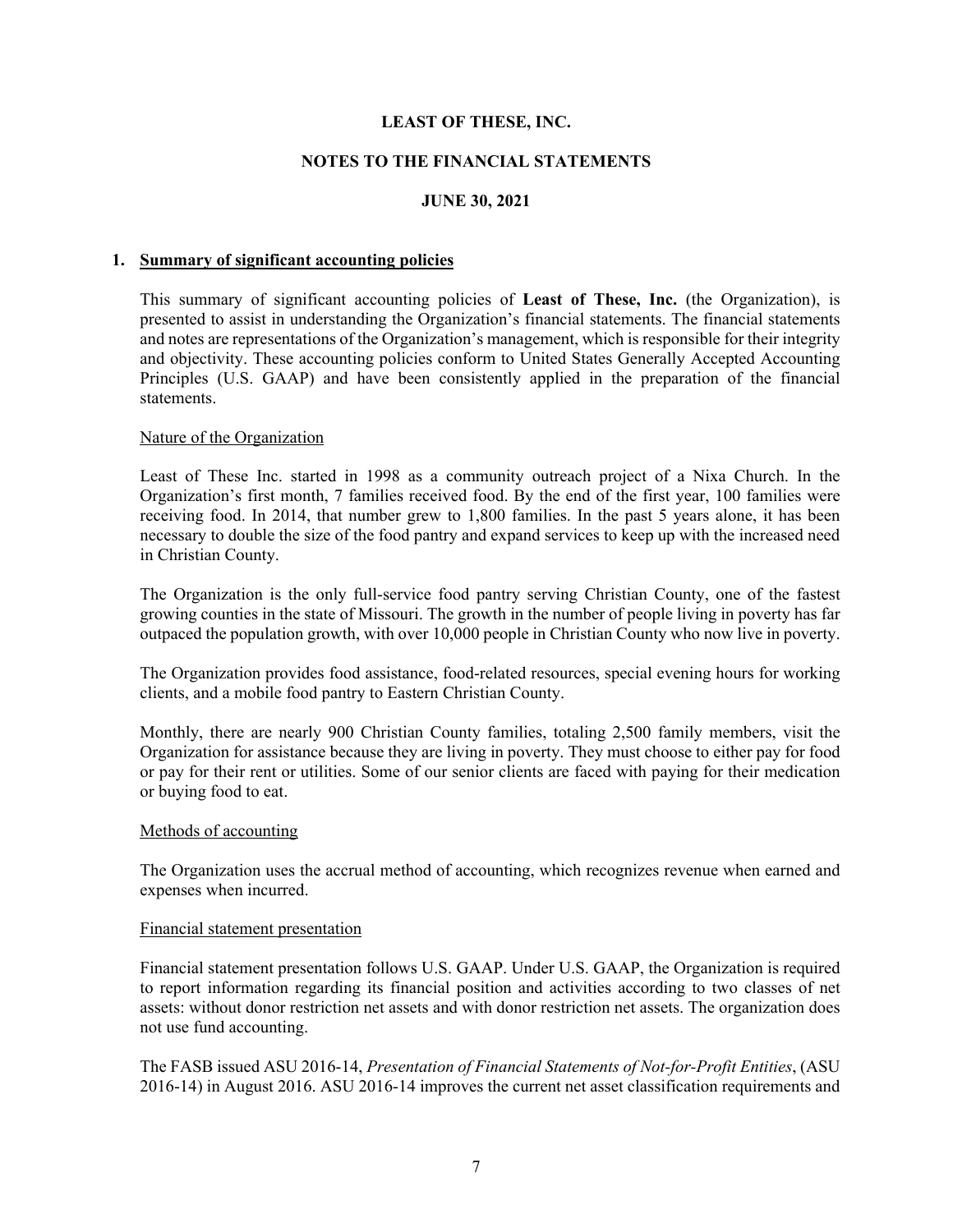the information presented in the financial statements and notes about the Organization's liquidity, financial performance, and cash flows.

#### Cash and cash equivalents

The Organization considers all liquid investments available for current use with original maturities of three months or less to be cash equivalents.

#### Pledges receivable

Unconditional promises to give that are expected to be collected within one year are recorded at their net realizable value. Unconditional promises to give that are expected to be collected in future years are recorded at the present value of estimated future cash flows. The discounts on those amounts are computed using a risk-free interest rate applicable to the year in which the promise is received. Amortization of the discount is included in contribution revenue. Conditional promises to give are not included as support until such time as the conditions are substantially met.

The carrying amount of pledges receivable is reduced by a valuation allowance that reflects management's best estimate of the amounts that may not be collected. Management reviews all pledge balances that are considered delinquent and, based upon donor history with the Organization, estimates the portion, if any, of the balance that may not be collected.

#### **Inventory**

Inventories consist of donated food from the public, government commodities, and purchased product. Donated product is valued per pound based on Feeding America National Food Bank's stated five-year average, and purchased product is valued at average cost. Nonmonetary assistance such as USDA food commodities are recorded at the value determined by the Missouri Department of Social Services.

#### Property and depreciation

Property and equipment are stated at cost. It is the Organization's policy to capitalize property and equipment with a value of \$100 or more with a life expectancy longer than three years. Donations of property and equipment are recorded as support at their estimated fair value at the date of donation.

Depreciation is computed by applying the following methods and estimated lives:

| <b>Category</b>            | <b>Estimated Life</b> | Method        |
|----------------------------|-----------------------|---------------|
| Buildings and improvements | 39 years              | Straight-line |
| Vehicles                   | 5 years               | Straight-line |
| Furniture and equipment    | 7 years               | Straight-line |
| Computer equipment         | 5-7 years             | Straight-line |

The costs of assets sold or otherwise disposed of and the accumulated depreciation thereon are eliminated from the accounts and the resulting gain or loss is reflected in income, except for gains on assets traded where no cash was received. Expenditures for maintenance and repairs are charged to income as incurred.

Depreciation expense totaled \$100,949 for the period ended June 30, 2021.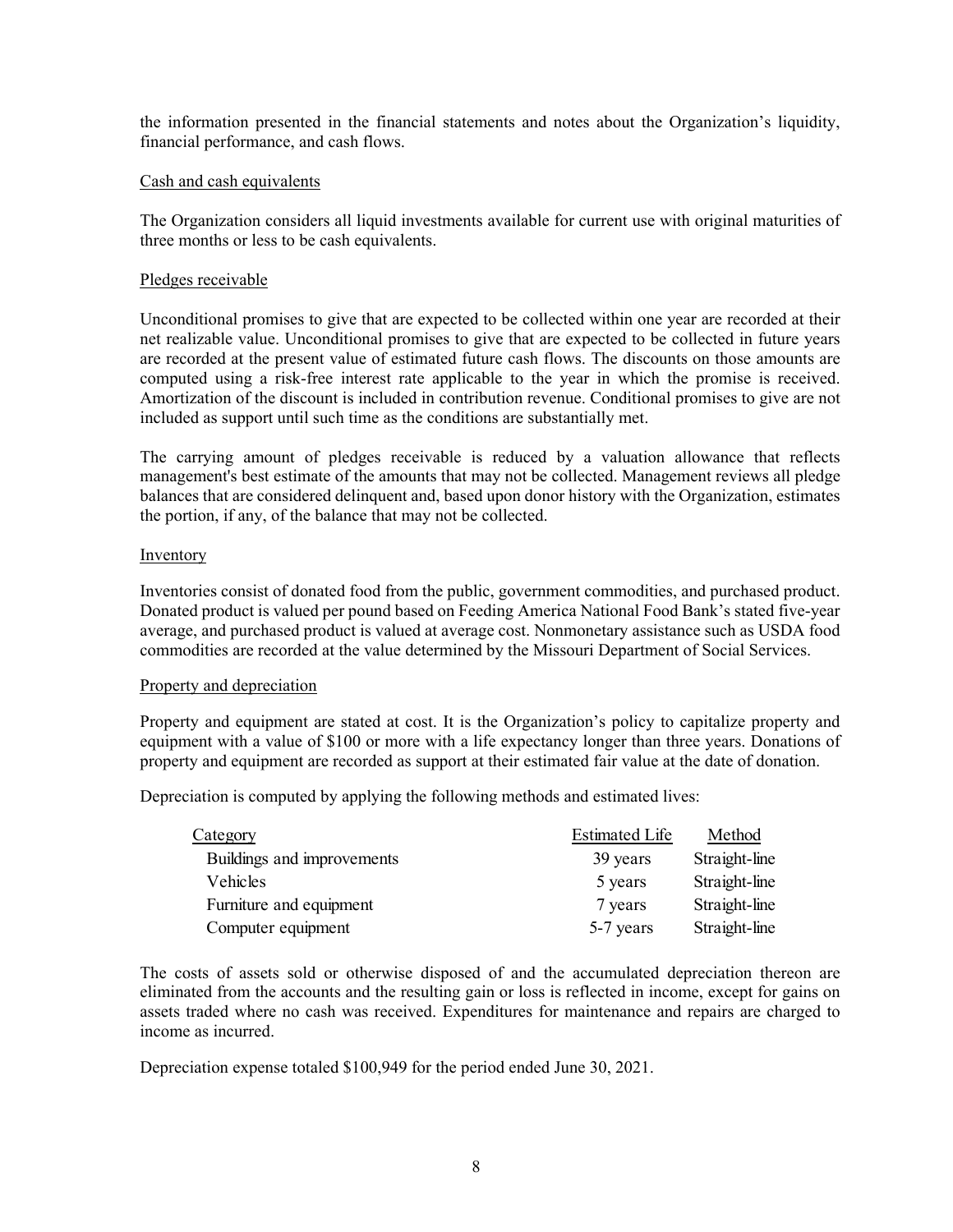#### Contributions and support

Contributions received are recorded as with donor restriction or without donor restriction support depending on the existence or nature of any donor restrictions.

Contributions are recognized when the donor makes a promise to give to the Organization that is, in substance, unconditional. Contributions that are restricted by the donor are reported as increases in net assets without donor restriction if the restrictions expire in the fiscal year which the contributions are recognized. All other donor-restricted contributions are reported as increases in net assets with donor restriction. When a restriction expires, net assets with donor restriction are reclassified to net assets without donor restriction.

### Gifts in-kind

During the year ended June 30, 2021, the value of gifts in-kind was material and has been recorded at fair market value. Gifts in-kind are recognized if the donation creates or enhances a nonfinancial asset or requires specialized skills that are provided by individuals possessing those skills and would typically need to be purchased if not provided by donation. The value of gifts in-kind as of June 30, 2021 was \$3,740,418 and has been properly used to support program services. During the year ended June 30, 2021, the entity received a donation of land that was appraised at a value of approximately \$1,230,000; the entity paid \$200,000 for this land, with the remaining value reported as an in-kind donation.

#### Revenue recognition

Revenue from gifts in-kind and contributions are recognized upon receipt of the donation. Revenue from grant income is recognized in a similar manner as a contract; the organization is reimbursed at the end of the month for expenses related to the grant income. See Note 7 for additional information.

### Functional allocation of expenses

The Organization allocates its expenses on a functional basis among its program and support services. Expenses that can be identified with the program are allocated directly according to their natural expense classification. Various statistical bases allocate other expenses that are common to several functions.

### Advertising

Advertising costs are expensed as incurred. Advertising costs were \$49,483 for the year ended June 30, 2021.

#### Income taxes

The Organization is a not-for-profit organization that is exempt from income taxes under Section 501c(3) of the Internal Revenue Code and classified by the Internal Revenue Services as other than a private foundation.

The Organization has evaluated its tax positions for all open tax years. Currently, the tax years open and subject to the Internal Revenue Service are 2018 through 2021 tax years. However, the Organization is not currently under audit nor has the Organization been contacted by any jurisdiction. Based on the evaluation of the Organization's tax positions, management believes all tax positions taken would be upheld under an examination. Therefore, no provision for the effects of uncertain tax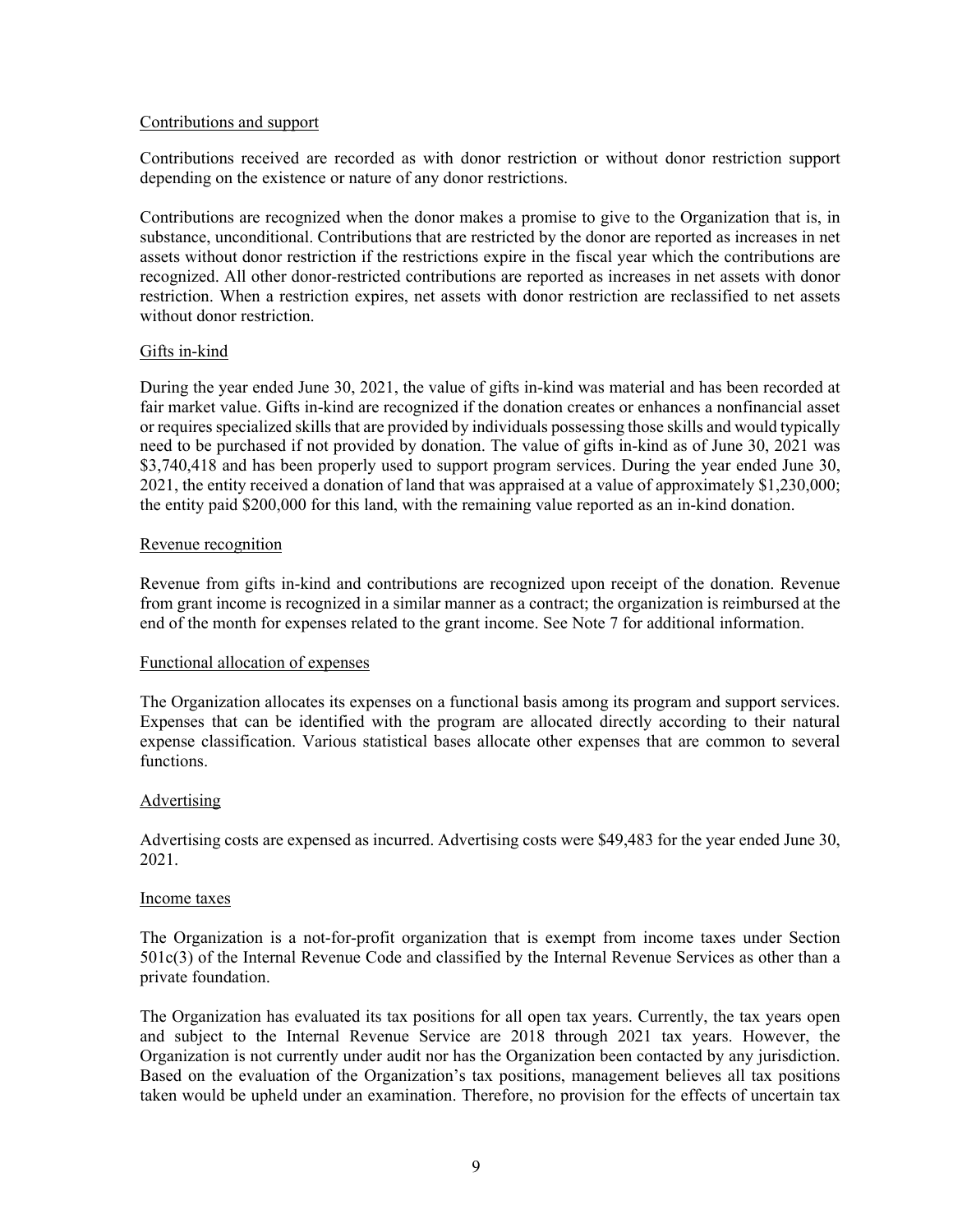positions have been recorded for the fiscal years ended June 30, 2021. Interest and penalties, if any, related to annual Form 990 or unrelated business income tax filings are reported within general and administrative expenses in the statement of activities.

The Organization has adopted the Financial Accounting Standards Board's prescribed recognition threshold and measurement attribute for financial statement recognition and measurement of a tax position taken or expected to be taken in a tax return. The Organization has taken the position of being exempt from income taxes. The Organization believes their estimates are appropriate based on current facts and circumstances.

### **Estimates**

In preparing financial statements in conformity with U.S. GAAP, management makes estimates and assumptions that affect the reported amounts of assets and liabilities and disclosures of contingent assets and liabilities at the date of the financial statements, as well as the reported amounts of revenues and expenses during the reporting period. Actual results could differ from those estimates.

### Recent accounting pronouncements

In February 2016, the FASB issued ASU 2016-02 *Leases*. ASU 2016-02 requires recognition of the assets and liabilities that arise from leases. The new standard is effective for fiscal years beginning after December 15, 2021. The Organization is currently evaluating the effect that implementation of the new standard will have on its financial statements.

The FASB issued ASU 2016-13*, Measurement of Credit Losses on Financial Instruments*, in June 2016. Its implementation will result in a new Accounts Receivable loss accounting framework, also known as the current expected credit loss (CECL) model. CECL requires credit losses expected throughout the life of the asset to be recorded at the time of origination. Under the current incurred loss model, losses are recorded when it is probable that a loss event has occurred. The new standard will require significant operational changes, especially in data collection and analysis. The ASU is effective for fiscal years beginning after December 15, 2022 and is expected to increase the allowance upon adoption. The Organization is assessing the standard and is in the process of reviewing the capability of its systems and processes to support the data collection and retention required to implement the new standard.

In September 2020, the FASB issued ASU 2020-07, *Presentation and Disclosure by Not-for-Profit Entities for Contributed Nonfinancial Assets*. This ASU requires a not-for-profit organization to present contributed nonfinancial assets as a separate line item in the statement of activities, apart from contributions of cash or other financial assets. This ASU is effective retrospectively for annual reporting periods beginning after June 15, 2021.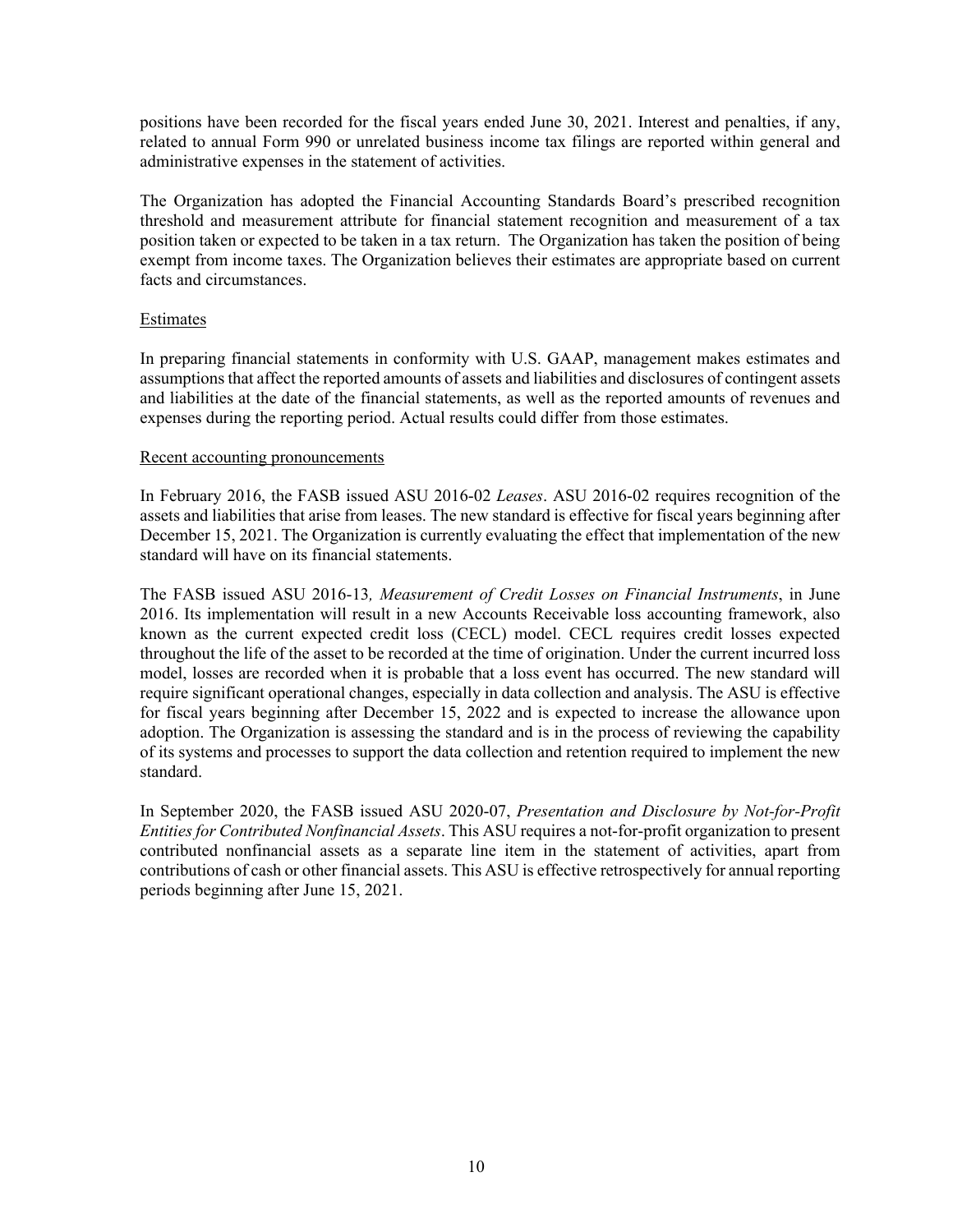## **2. Investments**

Investments consist of the following:

|                                                  |           |          | June 30, 2021  |                |
|--------------------------------------------------|-----------|----------|----------------|----------------|
|                                                  |           |          |                | Estimated      |
|                                                  | Amortized |          | Net Unrealized | Fair           |
|                                                  | Cost      | Gains    | Losses         | Value          |
|                                                  |           |          |                |                |
| Community Foundation of the Ozarks $$651,872$ \$ |           | 2,820 \$ |                | $-$ \$ 654,692 |

Total investment income on the statement of activities is comprised of the following as of June 30:

| Investment earnings, including interest    | (2,587) |
|--------------------------------------------|---------|
| Net unrealized gains, Community Foundation | 4,590   |
| Total investment income                    | 2,003   |

# **3. Pledges receivable**

| Pledges receivable consist of the following unconditional promises to give: |
|-----------------------------------------------------------------------------|
|-----------------------------------------------------------------------------|

| Gross unconditional promise to give | 60.917   |
|-------------------------------------|----------|
| Less: Allowance for uncollectible   | (22,041) |
| Net unconditional promises to give  | 38,876   |

2021

## **4. Property and equipment**

Property and equipment consists of the following at June 30, 2021:

|                               |   | 2021       |
|-------------------------------|---|------------|
| Furniture and fixtures        | S | 222,816    |
| Computers and equipment       |   | 64,281     |
| Vehicles                      |   | 12,500     |
| <b>Building</b>               |   | 1,907,092  |
| Building improvements         |   | 202,761    |
| Land                          |   | 1,234,832  |
|                               |   | 3,644,282  |
| Less accumulated depreciation |   | (418, 170) |
|                               | S | 3,226,112  |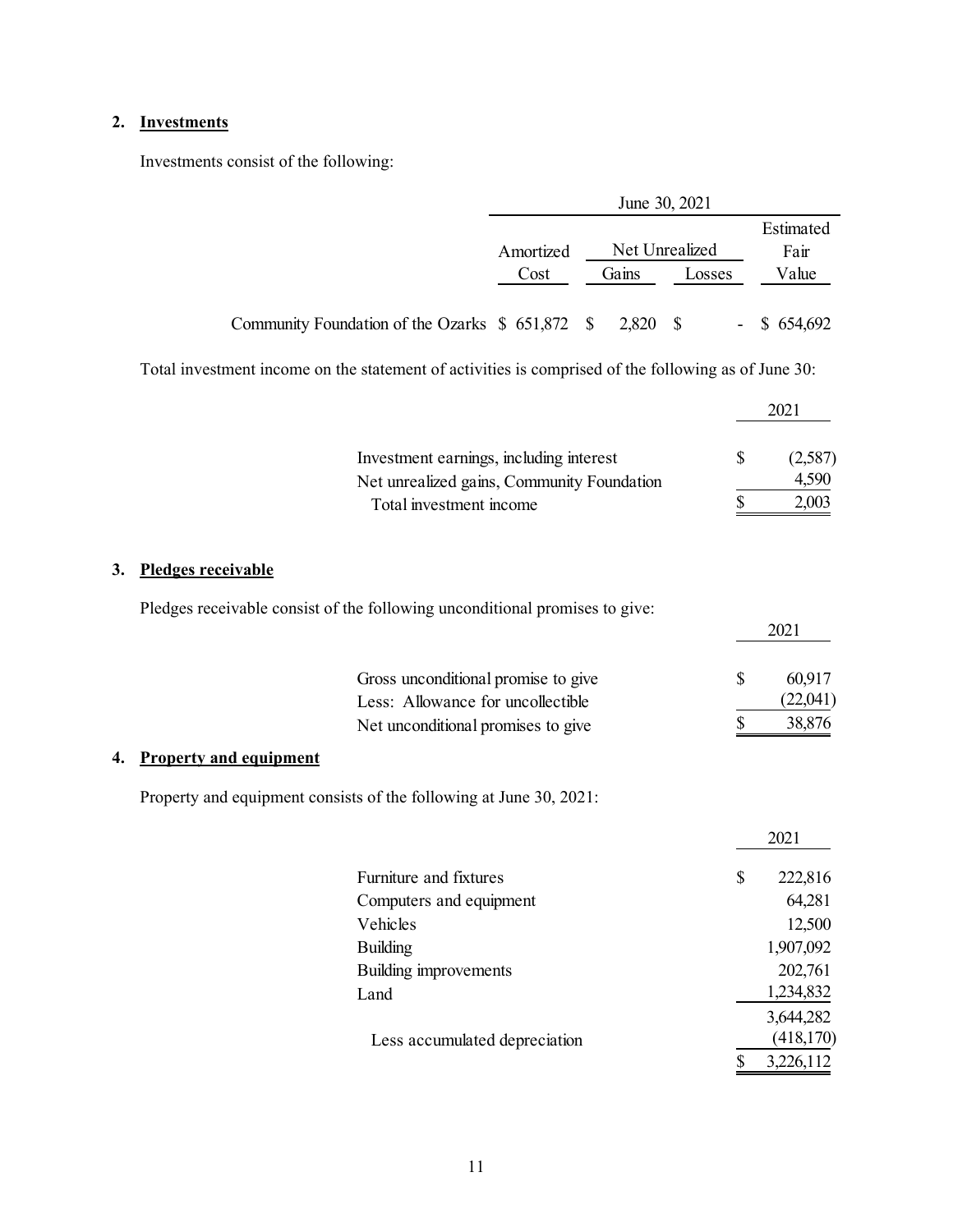#### **5. Note payable**

At June 30, long-term debt of the Organization consisted of the following:

| Note payable to Ozark Bank paid in monthly<br>installments of \$6,006, including interest at 4.50%,<br>maturing August 2022 | S | 535,937 |
|-----------------------------------------------------------------------------------------------------------------------------|---|---------|
| Less: Current portion of note payable                                                                                       |   | 50,492  |
| Total notes payable                                                                                                         |   |         |

Principal payments due on long-term debt for the periods ended June 30 are as follows:

|                     |   | 535,937 |
|---------------------|---|---------|
| 2026 and thereafter |   |         |
| 2025                |   |         |
| 2024                |   |         |
| 2023                |   | 485,445 |
| 2022                | S | 50,492  |

#### **6. With donor restriction net assets**

Net assets with donor restriction as of June 30, 2021 are available for the following purposes:

| Summer Healthy Food Initiative          |  | 7.644  |
|-----------------------------------------|--|--------|
| Christmas                               |  | 10.495 |
| Total net assets with donor restriction |  |        |

#### **7. Revenue recognition**

Substantially all of the Organization's revenue derives from various forms of donations including inkind food donations, other in-kind donations, and contributions. Additionally, the organization receives grant income as well as some minor miscellaneous income.

The Organization accounts for a contract when both parties have approved the contract and are committed to perform their obligations, the rights of the parties are identified, payment terms are identified, the contract has commercial substance and collectability of consideration is probable. See Note 1 for the adoption of new accounting standards.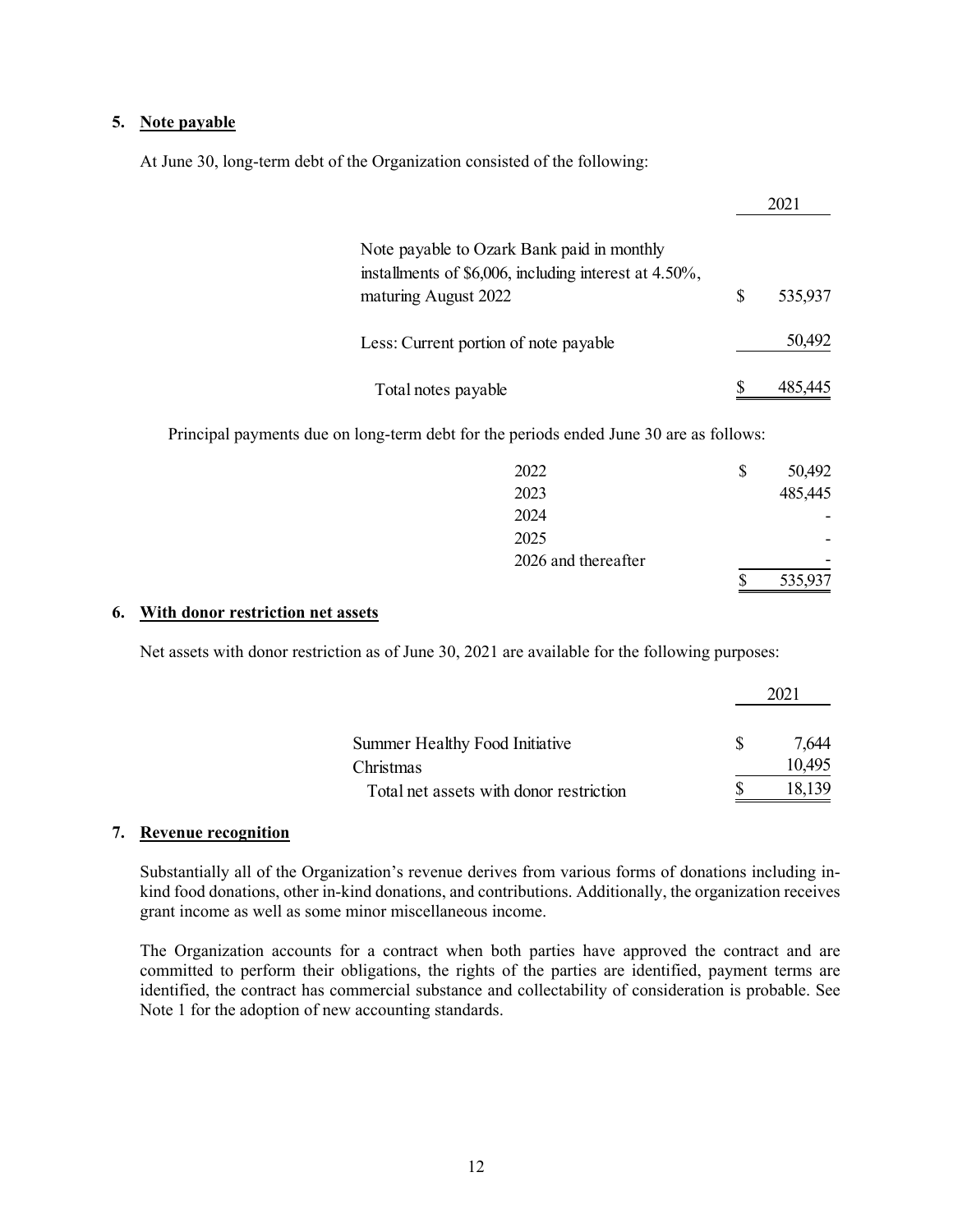The following table disaggregates revenue for the year ended June 30, 2021:

|                              | 2021            |
|------------------------------|-----------------|
| Point in time revenue        |                 |
| Gifts in-kind food donations | \$<br>2,668,346 |
| Gifts in-kind other          | 1,072,070       |
| Contributions                | 1,062,937       |
| Other income                 | 21,902          |
|                              | 4,825,255       |
| Period of time revenue       |                 |
| Direct public grant income   | 608,750         |
|                              | 608,750         |
| Total revenue                | 5,434,005       |

### **8. Fair value of financial instruments**

The Organization has adopted ASC. 820, *Fair Value Measurements and Disclosures*. ASC. 820 defines fair value, establishes a framework for measuring fair value in U.S. GAAP, and expands disclosures about fair value measurements.

ASC. 820 defines fair value as the price that would be received to sell an asset or paid to transfer a liability in an orderly transaction between market participants at the measurement date. ASC. 820 establishes a fair value hierarchy that prioritizes the inputs used in valuation techniques used to measure fair value into three levels, with Level 1 being the highest priority.

*Level 1 inputs*: Level 1 inputs are quoted market prices in active markets for identical assets or liabilities that are accessible at the measurement date.

*Level 2 inputs*: Level 2 inputs are from other than market prices included in Level 1 that are observable for the asset or liability, either directly or indirectly. This includes quoted market prices of similar assets or liabilities in active markets, or quoted market prices for identical or similar assets or liabilities in markets that are not active.

*Level 3 inputs*: Level 3 inputs are unobservable and should be used to measure fair value to the extent that observable inputs are not available.

The following are major categories of assets and liabilities measured at fair value on a recurring basis during the years ended December 31:

*Investments* - Fair values have been determined using quoted market prices.